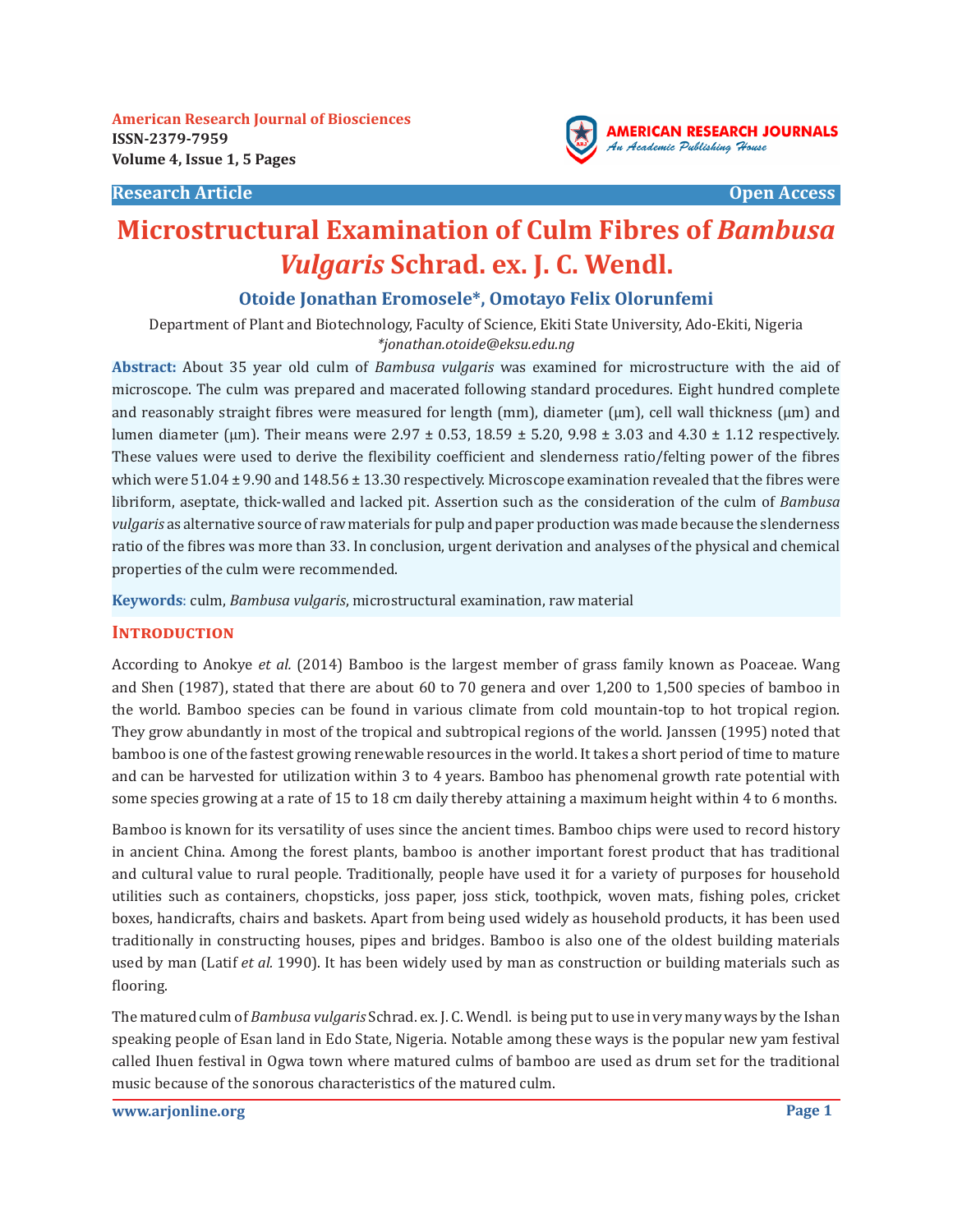According to Sadiku *et al.*, (2016), Bamboo has been used extensively in China for the production of papergrade and dissolving pulp due to its unique properties such as high growth rate, low resources cost, long or semi-long fibre and high cellulose content compared to most wood species (Runge *et al*., 2012 and Cao *et al*., 2014). Bamboo could be utilized as a source for long-fibred raw material for pulp and paper production and at the same time reduce the current pressure on the timber resources. The production of pulp from fast growing non-timber species such as bamboo could serve as export product for foreign exchange which may improve the Nigerian economy.

In the recent time, researchers have become more inquisitive about the anatomy, morphology and physical properties of fibres in plants vis-avis the possible end use(s). Notable among these are Razak *et al.* (2010), Aina *et al.* (2012), Otoide (2013), Sharma *et. al.* (2013), Otoide (2014), Otoide (2015), Otoide (2016), Sadiku *et al* (2016), Otoide (2017) and Otoide *et. al.* (2018 a & b). *Razak et al*. (2010) reported increment in thickness of fibre and parenchyma cell walls from 2 to 4 year-old culms of *Bambusa vulgaris*. Also, *Aina et al*. (2012) reported the possible usage of culms of *Bambusa vulgaris* for the production of paper and as building and structural materials due to the characteristics of the fibres. Similarly, Otoide (2013) reported the presence of libriform, non-septate and medium sized fibres in the stem of a fully grown species of *Adansonia digitata.* Furthermore, *Sharma et. al*., (2013) evaluated the characteristics of fibres in some weeds of Arunachal Padesh, India for pulp and paper making. More so, Otoide (2014) studied the fibres in the stem of *Afzelia africana* by measuring their lengths and diameters in micrometer and recommended the usage of the species for construction works and any other production in which woods with extremely short fibres will not negatively affect the end product of production. Still, Otoide (2015) reported the presence of very short fibres and Runkel's ratio of less than one in the trunk of *Citrus sinensis* and recommended it as alternative source of raw materials for pulp and paper industries. In the same vein, Otoide (2016) carried out the morphometric analysis of the fibres in the trunk of *Alstonia boonei* and reported occurrence of medium sized, thick-walled and aseptate libriform fibres with living protoplasm and thereafter, recommended the species for construction of shelterbelts for inhabitants of areas disturbed by wind and windstorm as well as construction of yam and animal barns for subsistent and commercial agriculture. Furthermore, Sadiku *et. al.*, (2016) studied the dimension and chemical characterization of the fibres in culm of naturally grown *Bambusa vulgaris* and recommended the production of pulp and paper from the culm because of the Runkel's ratio which was below one. Similarly, Otoide (2017) reported the presence of highly thickened cell-walled fibres, libriform and aseptate fibres in the woody stem of *Theobroma cacao.* Similarly, Otoide *et al,.* (2018a) reported the occurrence of elastic fibres having felting power of more than 33 when mature stem of *Tithonia diversifolia* was studied to ascertain its potential use for pulp and paper making. They recommended the suitability of the stem for pulp and paper production. Still, Otoide *et al.*, (2018b) assessed the anatomy of fibres in the trunk of *Alstonia boonei* for some derived indexes and recommended the species as alternative source of raw materials for pulp and paper making.

The present examination is undertaken in order to deduce and ascertain possible end use derivable from mature culms of *Bambusa vulgaris* thereby providing additional information to the already existing but scanty one.

## **Materials And Methods**

## **Collection of Samples**

Three different culms of *Bambusa vulgaris* aging about 35years and growing at the Bamboo plantation own by Forest Research Institute of Nigeria (FRIN) were felled at about 30 cm above ground level. Each culms measuring 10-15 cm were cut to a length of 12m leaving out the top parts with branches. These culms were later subdivided into 3 equal lengths of bottom, middle and top portions of 4m each. Sample blocks for anatomical study were fixed in formalin-acetic acid (90% of ethanol of 70% conc., 4% glacial acetic acid, 6% formaldehyde of 37-48% conc.) immediately after felling and kept in closed bottles for subsequent studies.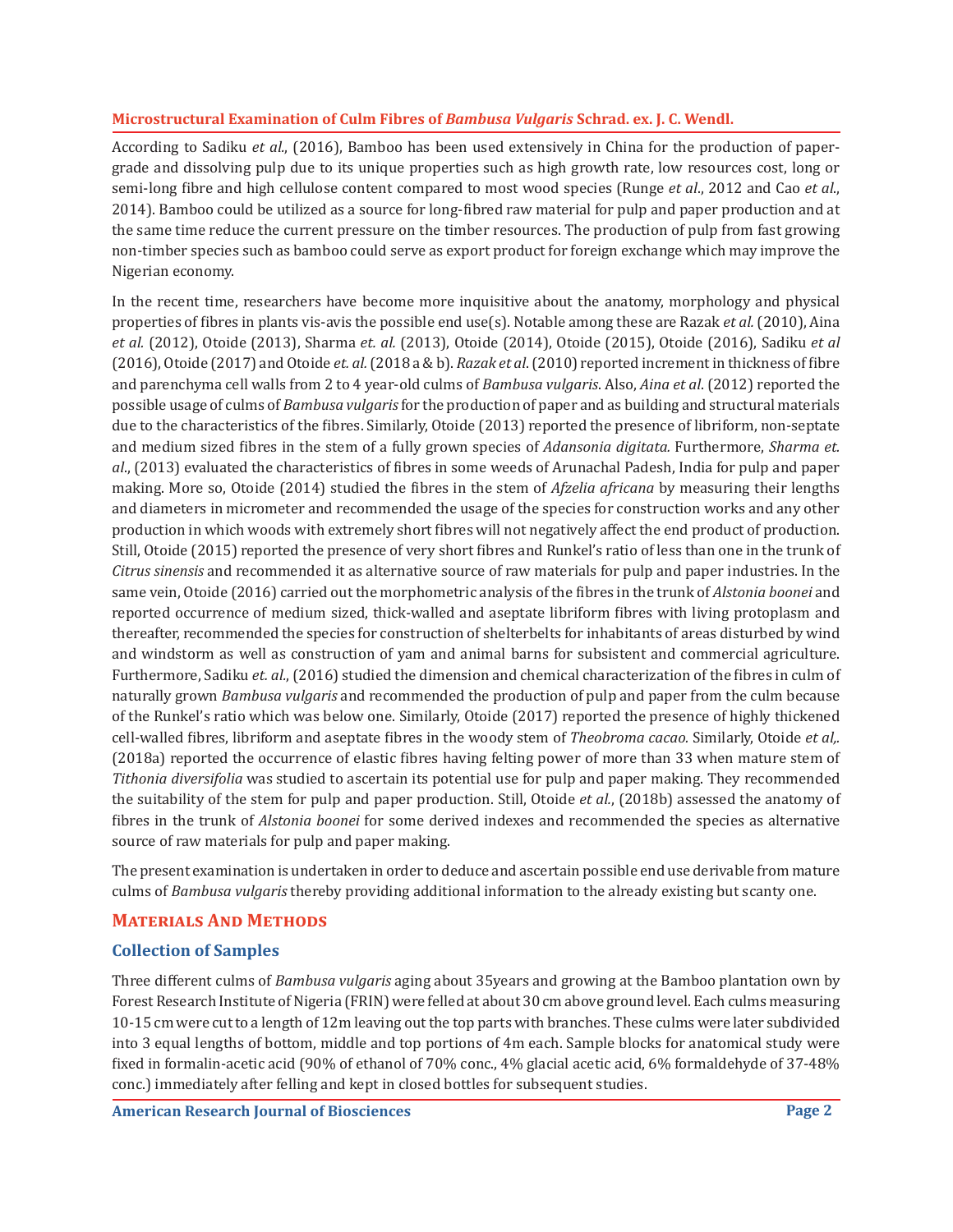#### **Maceration and Measurement of the Fibres**

Sample blocks of 20mm x 10mm x culms wall thickness were chiped radially into match stick size splints with a sharp knife. The splints were then put in marked vial. Jeffrey's solution (50:50 mixture of 15% nitric acid and 10% chromic acid) were used to macerate the fibres. A period of 48 hours was allowed to soften the splints (Razak *et. al*., 2010). At the end of the maceration, the softened splints were carefully washed with distilled water and capped securely. After staining the fibres with Safranin-O, Eight hundred complete and reasonably straight fibres were measured using the system consisting of Leica DMLS microscope and camera: Leica DC 300 supported by Leica IM 1000 software which enabled digital recording of prepared preparations and very precise electronic measurement to determine their length, diameter, wall thickness and lumen diameter (Otoide *et. al.* 2018)

## **Results and Discussions**

The results of the present examination have been summarized in Table 1. The values of 2.97±0.53, 18.59±5.20,  $9.98\pm3.03$  and  $4.30\pm1.12$  were the means ( $\mu$ m) for the length (mm), diameter, lumen width and cell wall thickness of the fibres respectively. Consequently, the fibres fall within the class of very short and elastic fibres. This assertion is in line with the previous reports of Egbewole *et al*. (2015) about the fibres of culms of *Bambusa vulgaris* and that of Samariha *et al*. (2011) about elasticity of fibres. Furthermore, the mean values for length, diameter, lumen width and cell wall thickness derived for the fibres in the present examination corroborate the previous reports of Brink (2008) and Sadiku (2016) about the anatomical properties of fibres of *Bambusa vulgaris* from tropical Africa.

| <b>Sample</b> | Part   | (mm)            | Sample   Fibre Length   Fibre Diameter<br>$(\mu m)$ | Lumen<br>Width $(\mu m)$ | <b>Cell Wall</b><br><b>Thickness</b><br>$(\mu m)$ | Flexibility<br>Coefficient | <b>Slenderness</b><br>Ratio |
|---------------|--------|-----------------|-----------------------------------------------------|--------------------------|---------------------------------------------------|----------------------------|-----------------------------|
| Culm          | Base   | $3.21 \pm 0.56$ | $21.26 \pm 5.77$                                    | $11.54 \pm 3.70$         | $4.86 \pm 1.10$                                   | $53.03 \pm 1.10$           | 166.94±14.42                |
|               | Middle | $3.16 \pm 0.16$ | $16.80 \pm 6.03$                                    | $9.02 \pm 3.20$          | $3.89 \pm 1.43$                                   | $47.26 \pm 1.70$           | 171.18±63.14                |
|               | Top    | $2.52 \pm 0.50$ | $17.72 \pm 2.38$                                    | $9.39 \pm 1.37$          | $4.16 \pm 0.53$                                   | $52.83 \pm 1.50$           | 162.23±38.02                |
|               | Mean   | $2.97 \pm 0.53$ | $18.59 \pm 5.20$                                    | $9.98 \pm 3.03$          | $4.30 \pm 1.12$                                   | 51.04±9.90                 | 148.56±13.30                |

#### **Table1.** *Microstructure of the fibres in the culm of Bambusa vulgaris Schrad. ex. J. C. Wendl.*

On the other hand, the mean values for flexibility coefficient and slenderness ratio were 51.04±9.90 and 148.56±13.30 respectively. These are a bit high when compared with the earlier reports of Sadiku *et. al*., (2016). However, the differences could be due to age of culms as the present researcher used culms of *Bambusa vulgaris* of about 35 years old while they made use of culms of maximum of 4 years old. Slenderness ratio of approximately 148 will produce better forming and well bonded paper since according to San *et. al.* (2016) the acceptable value of slenderness ratio for fibre to be considered for paper making is more than 33. Furthermore, the value of the flexibility coefficient derived for the fibres in the species has placed it under the group of plants with elastic fibres (50-75).

Microstructural examination of the fibres with the aid of microscope revealed that the fibres were libriform, aseptate, thick-walled and lacked pits.

In conclusion, the present work has been able to provide additional information about the fibres in the culm of *Bambusa vulgaris*. However, the Runkel's ratio of the fibres as well as the physical and chemical properties of the culm should urgently be analyzed so as to ascertain and establish the suitability of the species as alternative source of raw material for pulp and paper production and panel making.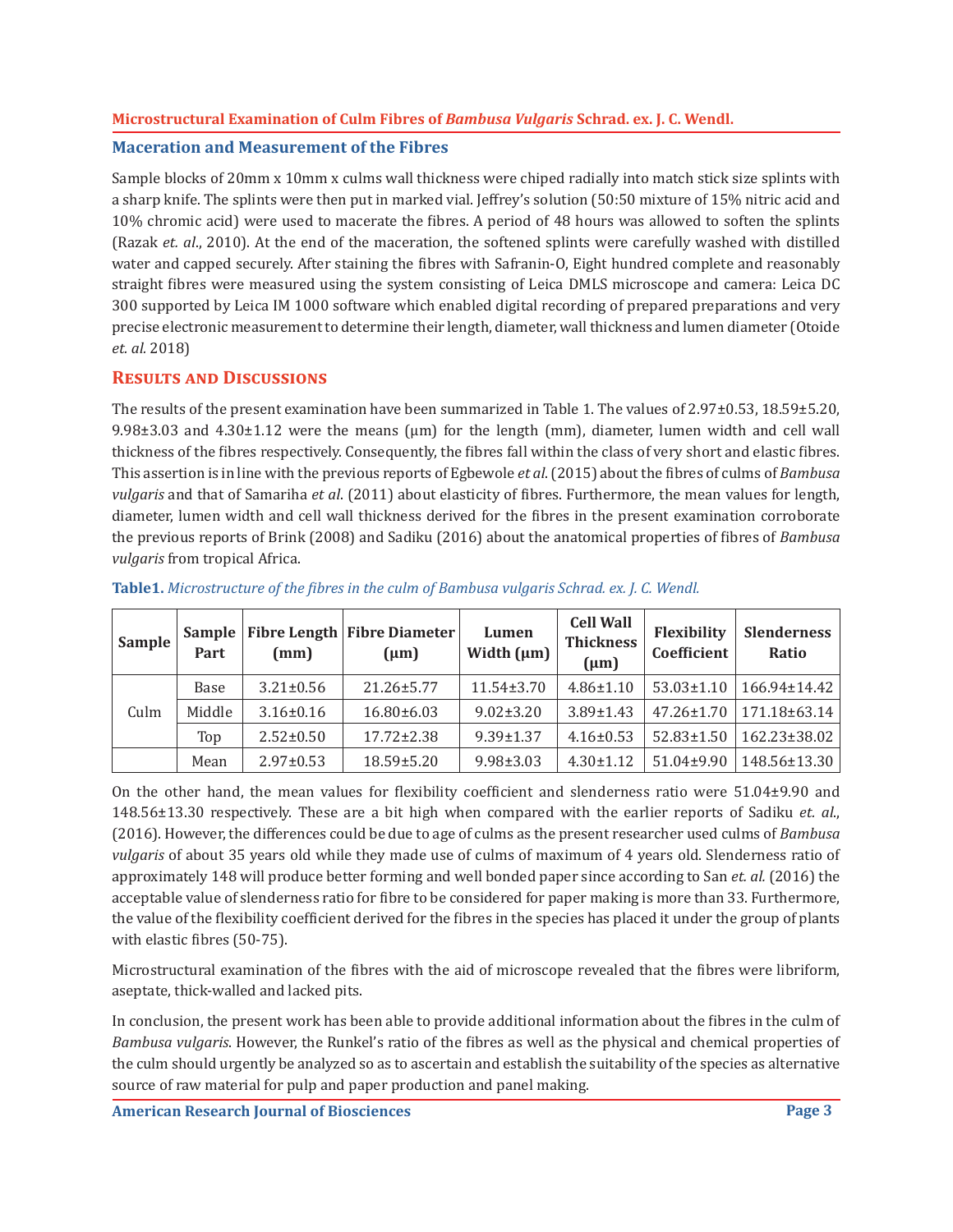#### **References**

- 1. Anokye, R., Bakar, E. S., Abare, A. Y., Kalong, R. M. and Muhammad, A. (2014). The Difference in Density along the Bamboo Culms of *Gigantochloa scortichinii* and *Bambusa vulgaris*. *International Journal of Emerging Technology and Advanced Engineering.* 4(10): 638-643
- 2. Aina, K. S., Areghan, S. E., Adeniyi, I. M., Alao, O. J. and Osuntuyi, E. O. (2012). Variability studies on strength and fibre properties of *Bambusa vulgaris* Schrad. for panel products. *PROLIGNO.* 8 (1): 3-14.
- 3. Brink, M., (2008). *Bambusa vulgaris* Schrad. ex J.C.Wendl. In: *Louppe, D., Oteng-Amoako, A.A. & Brink, M. (Editors). PROTA (Plant Resources of Tropical Africa / Ressources végétales de l'Afrique tropicale)*, Wageningen, Netherlands.
- 4. Cao, S., Ma, X., Lin, L., Huang, F., Huang, L. and Chen, L. (2014). Morphological and chemical characterization of green Bamboo (*Dendrocalamopsis oldhami* (Munro) Keng F.) for dissolving pulp production. *BioResources* 9(3): 4528-4539
- 5. Egbewole, Z. T., Rotowa, O. J. and Omoake, P. O. (2015). Evaluation of Fibre Quality of *Bambusa vulgaris* (Bamboo) as a Raw Material for Pulp and Paper Production. *PAT*. 11(2): 188-202.
- 6. Janssen, J. J. (1995). Building with Bamboo. A handbook Intermediate Technology Publications. London
- 7. Latif, A. M., Wan, T. W. A. and Fauzidah, A. (1990). Anatomical features and mechanical properties of three Malaysian bamboo. *Journal of Tropical Forest Science.* 2(3): 227-234
- 8. Otoide, J. E. (2013). Wood density and fibre composition of the stem of *Adansonia digitata* Linn. *Bulletin of Pure and Applied Sciences.* Vol.32B – Botany. 1: 21-27.
- 9. Otoide, J. E. (2014). Study of fibres in stem of *Afzelia africana* Sm. ex pers. *Ind. J. Sci. Res. and Tech.* 2(1): 102-107.
- 10. Otoide, J. E. (2015). Fibre characteristics of the trunk of *Citrus sinensis* (L.) Osbeck. *IOSR Journal of Pharmacy and Biological Sciences (IOSR-JPBS)*. 10(6): 76-81.
- 11. Otoide, J. E. (2016). Morphometric Analysis of the Fibres in the Trunk of *Alstonia boonei. Journal of Natural Sciences Research.* 6(24): 9-14.
- 12. Otoide, J. E. (2017). Evaluations of vessel elements and rays in the trunk of *Theobroma cacao*. Bulletin of Pure and Applied Sciences. 36B (1) (Botany): 1-9
- 13. Otoide, J. E., Jayeola, A. A. and Akanni, B. A. (2018a). Pulping and Paper Making Potentials of Stem of *Tithonia diversifolia*. *European Journal of Botany, Plant Science and Physiology*. 4(1): 1-5
- 14. Otoide, J. E., Tedela, P. O., Akerele, O. D. and Adetunji, D. O. (2018b). Anatomical assessment of the fibers in the trunk of *Alstonia boonei* for some derived indexes. *World News of Natural Sciences.* 20: 54-61
- 15. Razak, W, Mohd, T. M., Othman, S., Aminuddin, M., Affendy, H. and Izyan, K. (2010). Anatomical and Physical Properties of Cultivated Two- and Four-year-old *Bambusa vulgaris. Sains Malaysiana.*39 (4): 571–579
- 16. Runge, T., Houtman, C. and Heinricher, J. (2012). Timber bamboo pulp, 2012 *TAPPI PEERS Conference*, October 14-18, 2012, Savannah, GA, pp. 864-871.
- 17. Sadiku, N. A., Oluyege, A. O. and Ajayi, B. (2016). Fibre dimension and chemical characterization of naturally grown *Bambusa vulgaris* for pulp and paper production. *J. Bamboo and Rattan*. 15(1-4): 33-43.